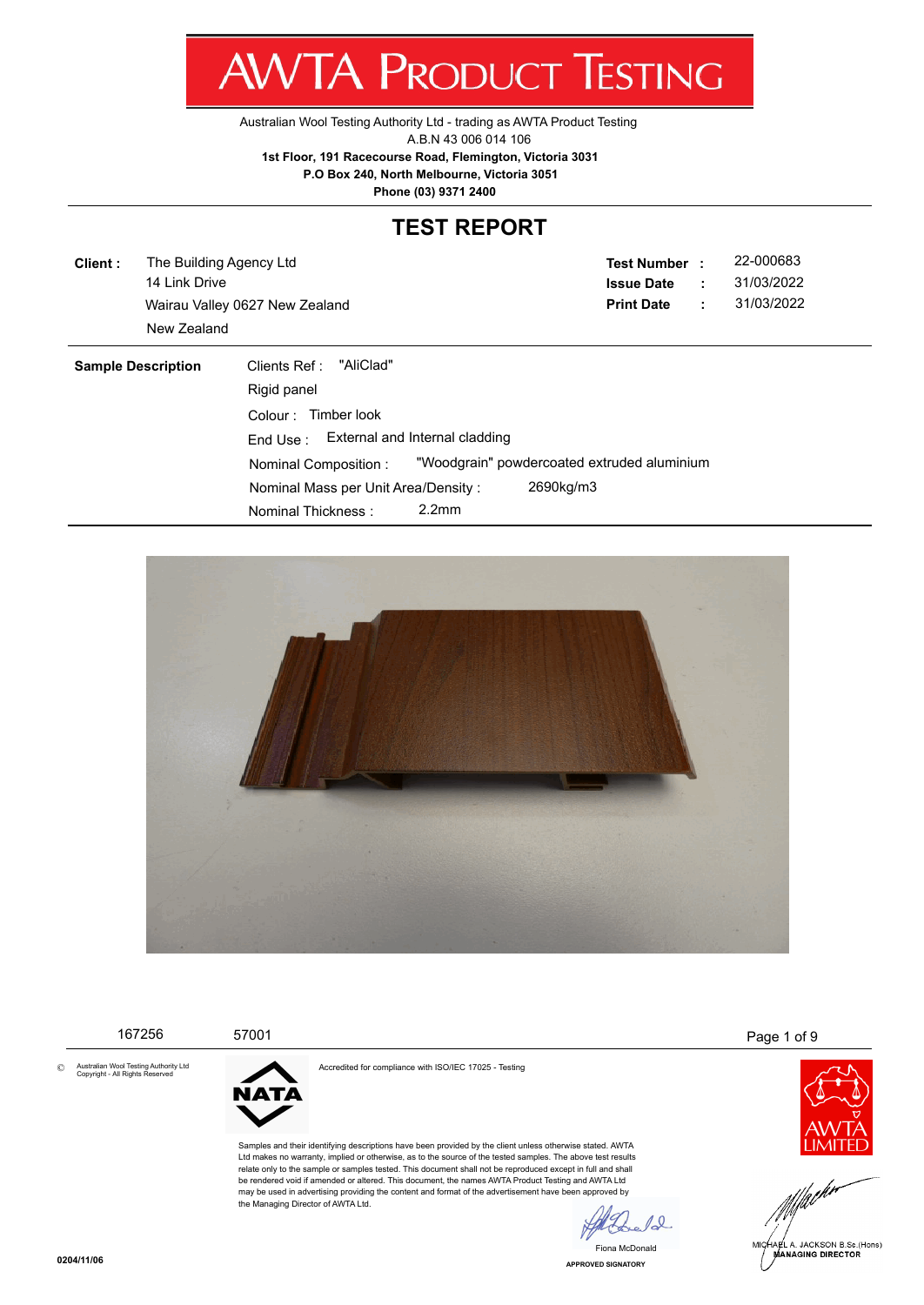7 WV I/VI NUDUCT IEJHINU

[Australian Wool Testing Authority Ltd - trading as AWTA Product Testing](http://www.awta.com.au/index.php/en/)

A.B.N 43 006 014 106

**1st Floor, 191 Racecourse Road, Flemington, Victoria 3031**

 **P.O Box 240, North Melbourne, Victoria 3051**

**Phone (03) 9371 2400**

#### **TEST REPORT**

| Client : | The Building Agency Ltd        | Test Number :     |   | 22-000683  |
|----------|--------------------------------|-------------------|---|------------|
|          | 14 Link Drive                  | <b>Issue Date</b> | ÷ | 31/03/2022 |
|          | Wairau Valley 0627 New Zealand | <b>Print Date</b> | ÷ | 31/03/2022 |
|          | New Zealand                    |                   |   |            |
|          |                                |                   |   |            |

**ISO 5660.1-2015** Reaction to Fire Tests - Heat Release Smoke Production and Mass Loss Rate Part 1: Heat Release Rate (Cone Calorimeter Method) and Smoke Production Rate (Dynamic Measurement) Date Tested 31-03-2022

Face Tested **FACE** 

|                                  | Specimen |      |     |      |                    |
|----------------------------------|----------|------|-----|------|--------------------|
|                                  |          |      |     | Mean |                    |
| Average Heat Release Rate        | fti      | fti  | fti | fti  | kW/m <sup>2</sup>  |
| Average Specific extinction area | 33.6     | 29.8 | 2.4 | 21.9 | m <sup>2</sup> /kg |

#### Test orientation : Horizontal

|                                                      | Specimen     |       |       |       |                   |
|------------------------------------------------------|--------------|-------|-------|-------|-------------------|
|                                                      | $\mathbf{1}$ | 2     | 3     | Mean  |                   |
| Irradiance                                           | 50           | 50    | 50    | 50    | kW/m <sup>2</sup> |
| Exhaust flow rate                                    | 0.024        | 0.024 | 0.024 | 0.024 | $m^3/s$           |
| Time to sustained flaming                            | fti          | fti   | fti   | fti   | sec               |
| <b>Test duration</b>                                 | 1800         | 1800  | 1800  | 1800  | sec               |
| Initial thickness                                    | 8.2          | 8.2   | 8.2   | 8.2   | mm                |
| Initial mass                                         | 148.1        | 146   | 149.5 | 147.9 | g                 |
| Mass at sustained flaming                            | n/a          | n/a   | n/a   | n/a   | g                 |
| Mass remaining                                       | 136.4        | 134.7 | 136.0 | 135.7 | g                 |
| <b>Total smoke Production</b><br>(Non Flaming phase) | 57.1         | 39.9  | 51.5  | 49.5  | $m^2/m^2$         |
| <b>Total smoke Production</b><br>(Flaming phase)     | 0.0          | 0.0   | 0.0   |       | $m^2/m^2$         |

167256 57001 Page 2 of 9

Australian Wool Testing Authority Ltd Copyright - All Rights Reserved ©



the Managing Director of AWTA Ltd.

Accredited for compliance with ISO/IEC 17025 - Testing

Samples and their identifying descriptions have been provided by the client unless otherwise stated. AWTA Ltd makes no warranty, implied or otherwise, as to the source of the tested samples. The above test results relate only to the sample or samples tested. This document shall not be reproduced except in full and shall be rendered void if amended or altered. This document, the names AWTA Product Testing and AWTA Ltd may be used in advertising providing the content and format of the advertisement have been approved by





**APPROVED SIGNATORY** Fiona McDonald

 $10$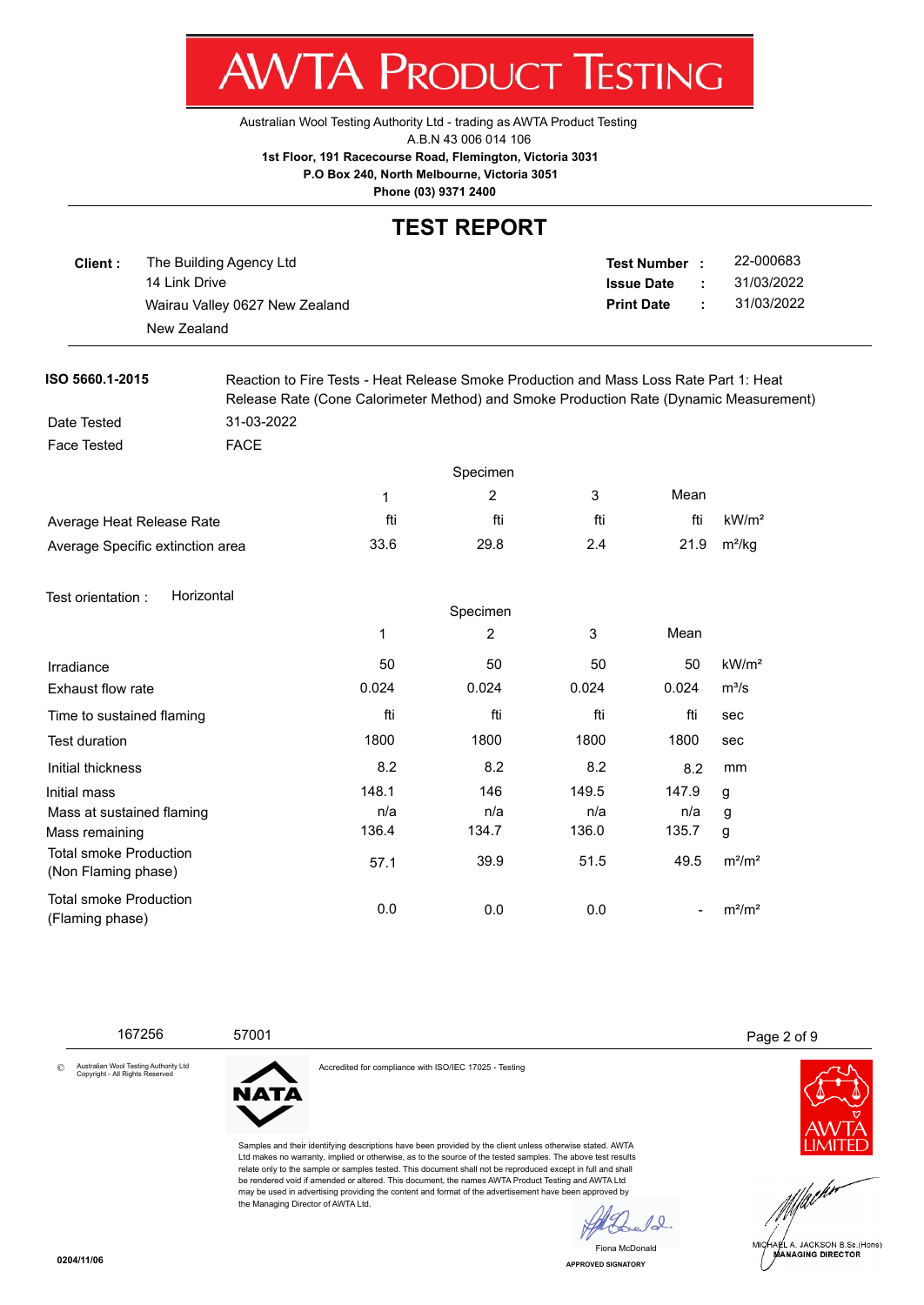

[Australian Wool Testing Authority Ltd - trading as AWTA Product Testing](http://www.awta.com.au/index.php/en/)

A.B.N 43 006 014 106

**1st Floor, 191 Racecourse Road, Flemington, Victoria 3031**

 **P.O Box 240, North Melbourne, Victoria 3051**

**Phone (03) 9371 2400**

## **TEST REPORT**

| Client:                                                                                                                                                                                                         | The Building Agency Ltd<br>14 Link Drive<br>Wairau Valley 0627 New Zealand<br>New Zealand  |             |          | <b>Issue Date</b><br><b>Print Date</b>                              | <b>Test Number :</b> | 22-000683<br>31/03/2022<br>31/03/2022 |  |
|-----------------------------------------------------------------------------------------------------------------------------------------------------------------------------------------------------------------|--------------------------------------------------------------------------------------------|-------------|----------|---------------------------------------------------------------------|----------------------|---------------------------------------|--|
| <b>Total smoke Production</b>                                                                                                                                                                                   | (Non Flaming & Flaming phase)                                                              | 57.1        | 39.9     | 51.5                                                                | 49.5                 | $m^2/m^2$                             |  |
| Specimen Surface area                                                                                                                                                                                           |                                                                                            |             |          |                                                                     |                      |                                       |  |
|                                                                                                                                                                                                                 | C-Factor (Calibration Constant)                                                            | 0.037714    | 0.037714 | 0.03694                                                             |                      |                                       |  |
| Additional Observations                                                                                                                                                                                         |                                                                                            |             |          | Transitory flaming and flashing observed, but no sustained ignition |                      |                                       |  |
| Difficulties Encountered during Testing                                                                                                                                                                         |                                                                                            | <b>NONE</b> |          |                                                                     |                      |                                       |  |
|                                                                                                                                                                                                                 | $fti = failed to ignite$                                                                   |             |          |                                                                     |                      |                                       |  |
|                                                                                                                                                                                                                 | Specimen failed to ignite                                                                  |             |          |                                                                     |                      |                                       |  |
|                                                                                                                                                                                                                 | Samples were loose laid onto a substrate of 6mm thick cement sheeting prior to<br>testing. |             |          |                                                                     |                      |                                       |  |
|                                                                                                                                                                                                                 | Note: All calculations are based on ignition + 30 minutes.                                 |             |          |                                                                     |                      |                                       |  |
| These test results relate only to the behaviour of the product under the<br>conditions of the test, they are not intended to be the sole criterion for<br>assessment of performance under real fire conditions. |                                                                                            |             |          |                                                                     |                      |                                       |  |



**APPROVED SIGNATORY** Fiona McDonald

MICHARL A. JACKSON B.Sc. (Hons)

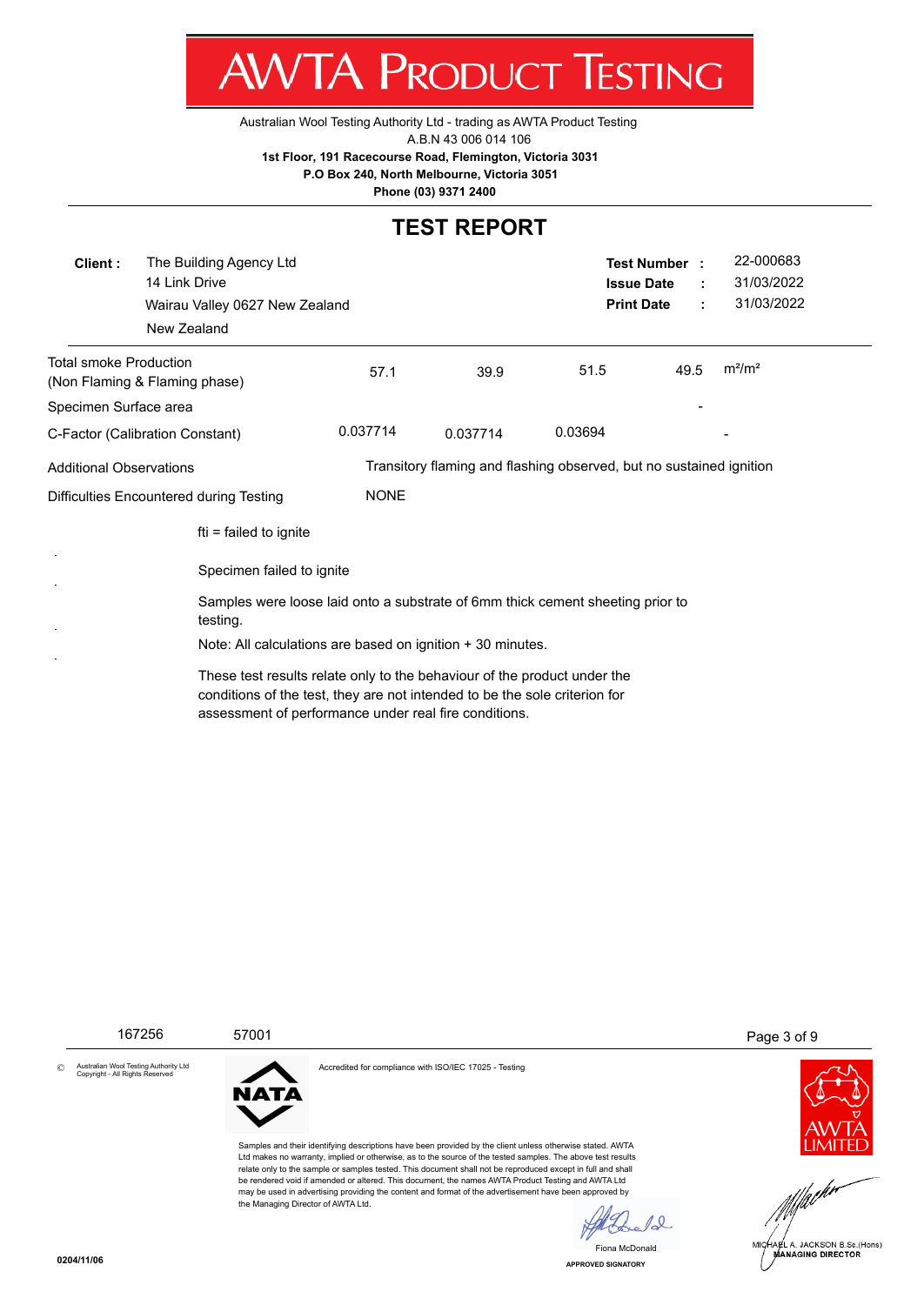w v  $\blacksquare$ **A** 1 NUDUCT 1 E.J u ш ש

[Australian Wool Testing Authority Ltd - trading as AWTA Product Testing](http://www.awta.com.au/index.php/en/)

A.B.N 43 006 014 106

**1st Floor, 191 Racecourse Road, Flemington, Victoria 3031**

 **P.O Box 240, North Melbourne, Victoria 3051**

**Phone (03) 9371 2400**

#### **TEST REPORT**

**Client :** 14 Link Drive Wairau Valley 0627 New Zealand **Print Date** : 31/03/2022 The Building Agency Ltd New Zealand

**Test Number : Issue Date :** 22-000683 31/03/2022



 $10^{-1}$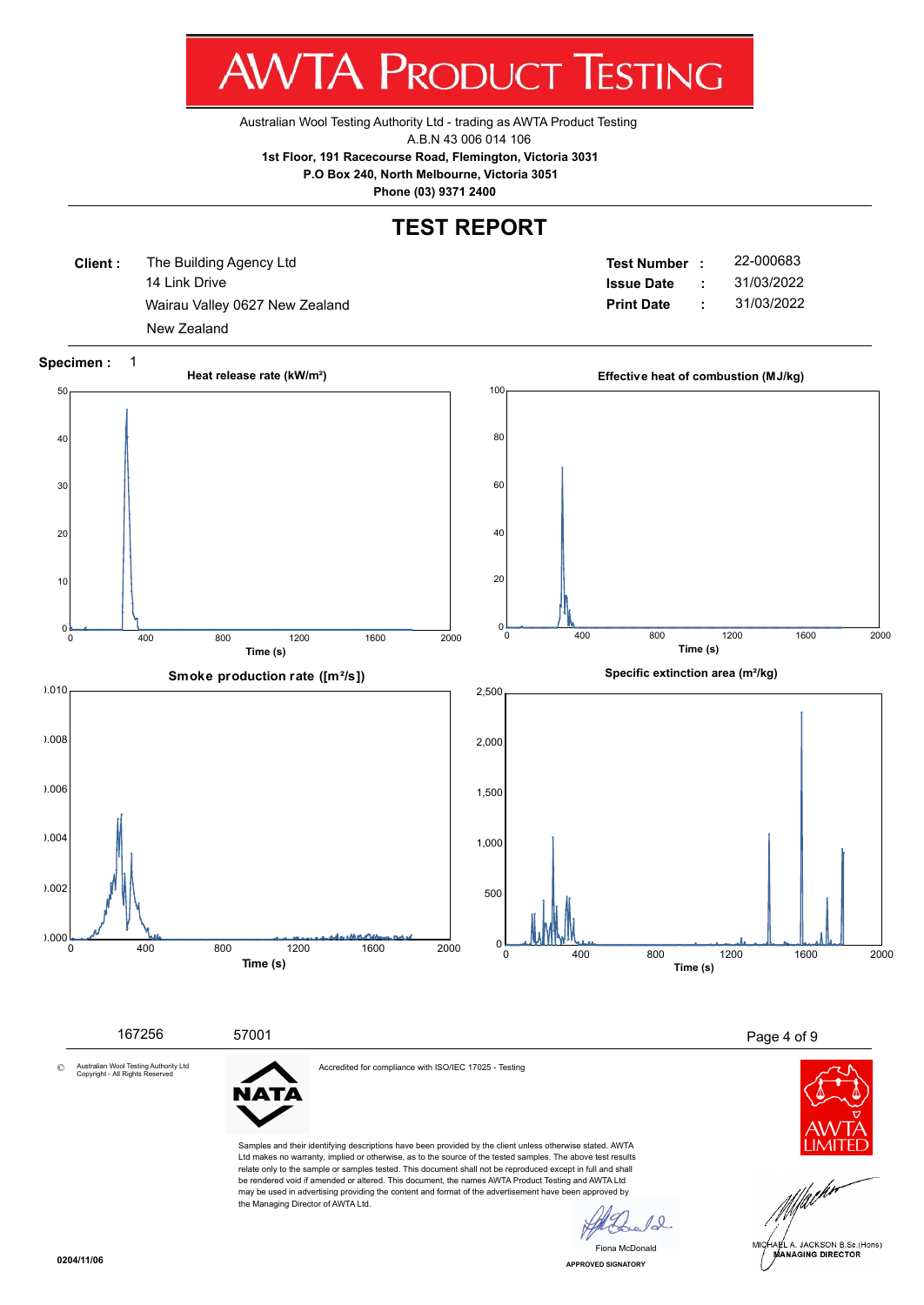w v  $\mathbf{I}$ ш NUDUCT п ש

[Australian Wool Testing Authority Ltd - trading as AWTA Product Testing](http://www.awta.com.au/index.php/en/)

A.B.N 43 006 014 106

**1st Floor, 191 Racecourse Road, Flemington, Victoria 3031**

 **P.O Box 240, North Melbourne, Victoria 3051**

**Phone (03) 9371 2400**

#### **TEST REPORT**

**Client :** 14 Link Drive Wairau Valley 0627 New Zealand **Print Date :** 31/03/2022 The Building Agency Ltd New Zealand

**Test Number : Issue Date :** 22-000683 31/03/2022



**APPROVED SIGNATORY** Fiona McDonald

 $10^{-1}$ 

the Managing Director of AWTA Ltd.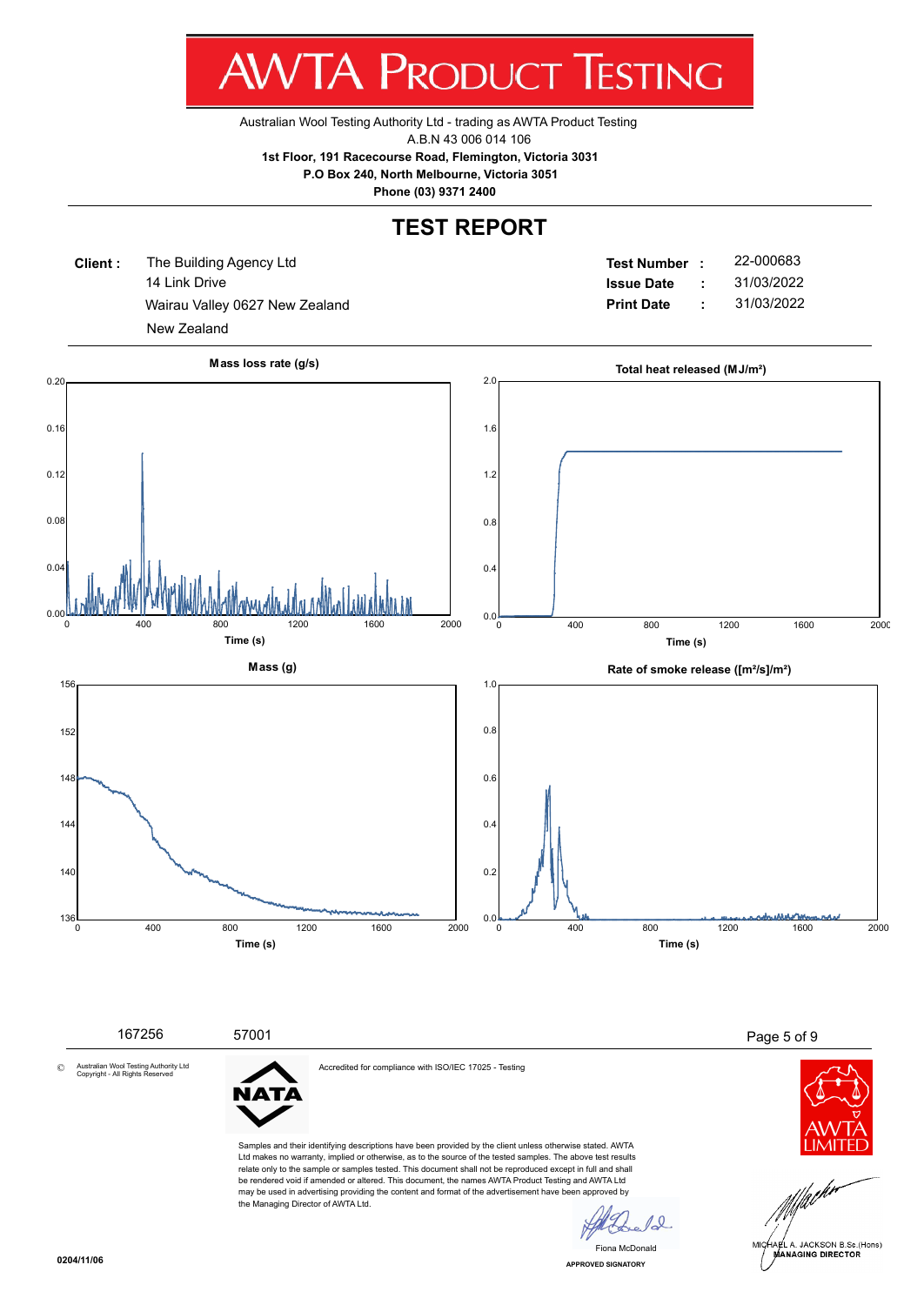w v  $\mathbf{L}$ x. ш NUDUCT ∎∟⊃ ш ש

[Australian Wool Testing Authority Ltd - trading as AWTA Product Testing](http://www.awta.com.au/index.php/en/)

A.B.N 43 006 014 106

**1st Floor, 191 Racecourse Road, Flemington, Victoria 3031**

 **P.O Box 240, North Melbourne, Victoria 3051**

**Phone (03) 9371 2400**

#### **TEST REPORT**

**Client :** 14 Link Drive Wairau Valley 0627 New Zealand **Print Date** : 31/03/2022 The Building Agency Ltd New Zealand

**Test Number : Issue Date :** 22-000683 31/03/2022



Samples and their identifying descriptions have been provided by the client unless otherwise stated. AWTA Ltd makes no warranty, implied or otherwise, as to the source of the tested samples. The above test results relate only to the sample or samples tested. This document shall not be reproduced except in full and shall be rendered void if amended or altered. This document, the names AWTA Product Testing and AWTA Ltd may be used in advertising providing the content and format of the advertisement have been approved by the Managing Director of AWTA Ltd.

 $10^{-1}$ AEL A. JACKSON B.Sc.(Hons) **MANAGING DIRECTOR** 

**APPROVED SIGNATORY** Fiona McDonald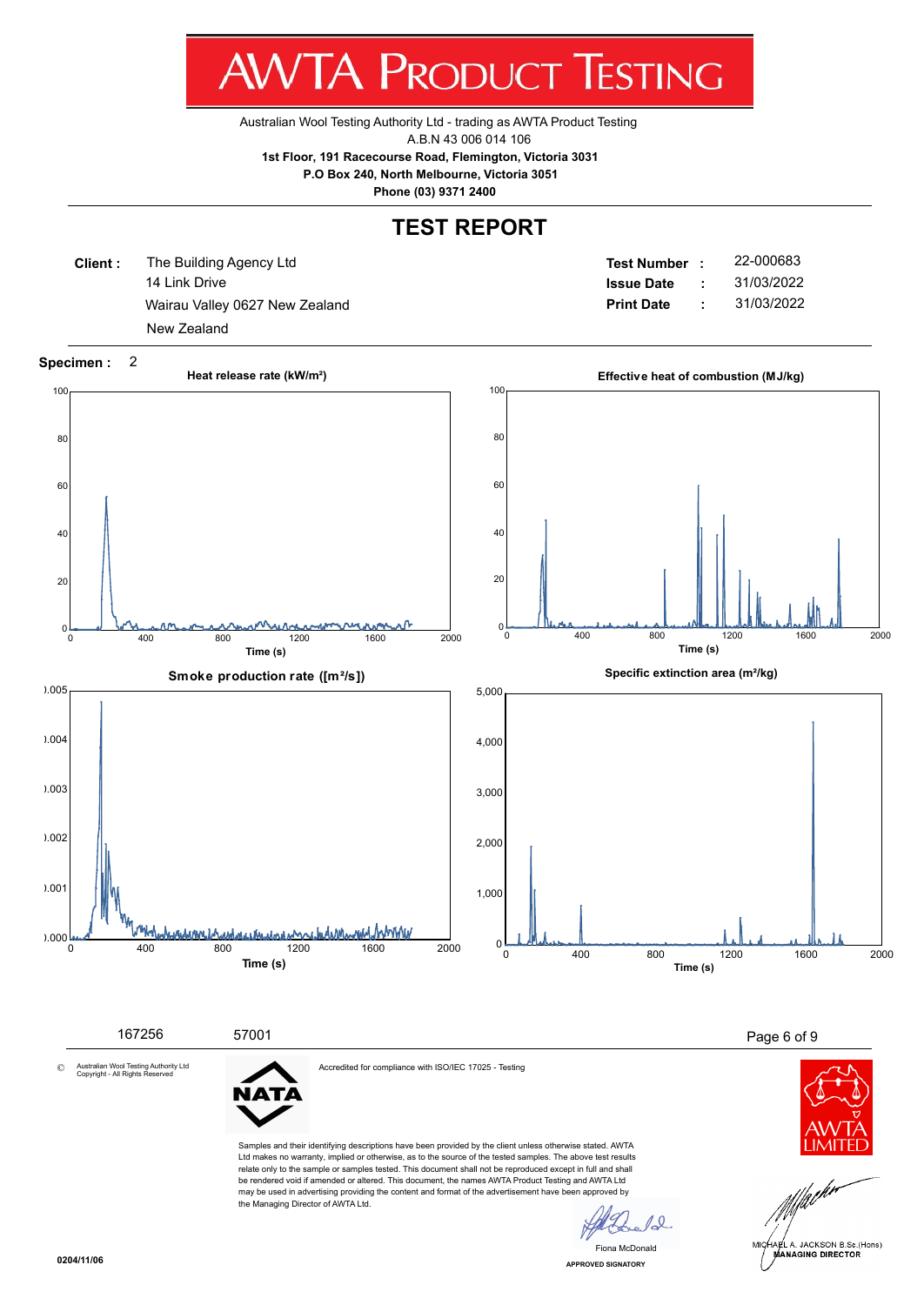w v  $\mathbf{I}$ ш NUDUCT п ש

[Australian Wool Testing Authority Ltd - trading as AWTA Product Testing](http://www.awta.com.au/index.php/en/)

A.B.N 43 006 014 106

**1st Floor, 191 Racecourse Road, Flemington, Victoria 3031**

 **P.O Box 240, North Melbourne, Victoria 3051**

**Phone (03) 9371 2400**

## **TEST REPORT**

**Client :** 14 Link Drive Wairau Valley 0627 New Zealand **Print Date :** 31/03/2022 The Building Agency Ltd New Zealand

**Test Number : Issue Date :** 22-000683 31/03/2022





**APPROVED SIGNATORY** Fiona McDonald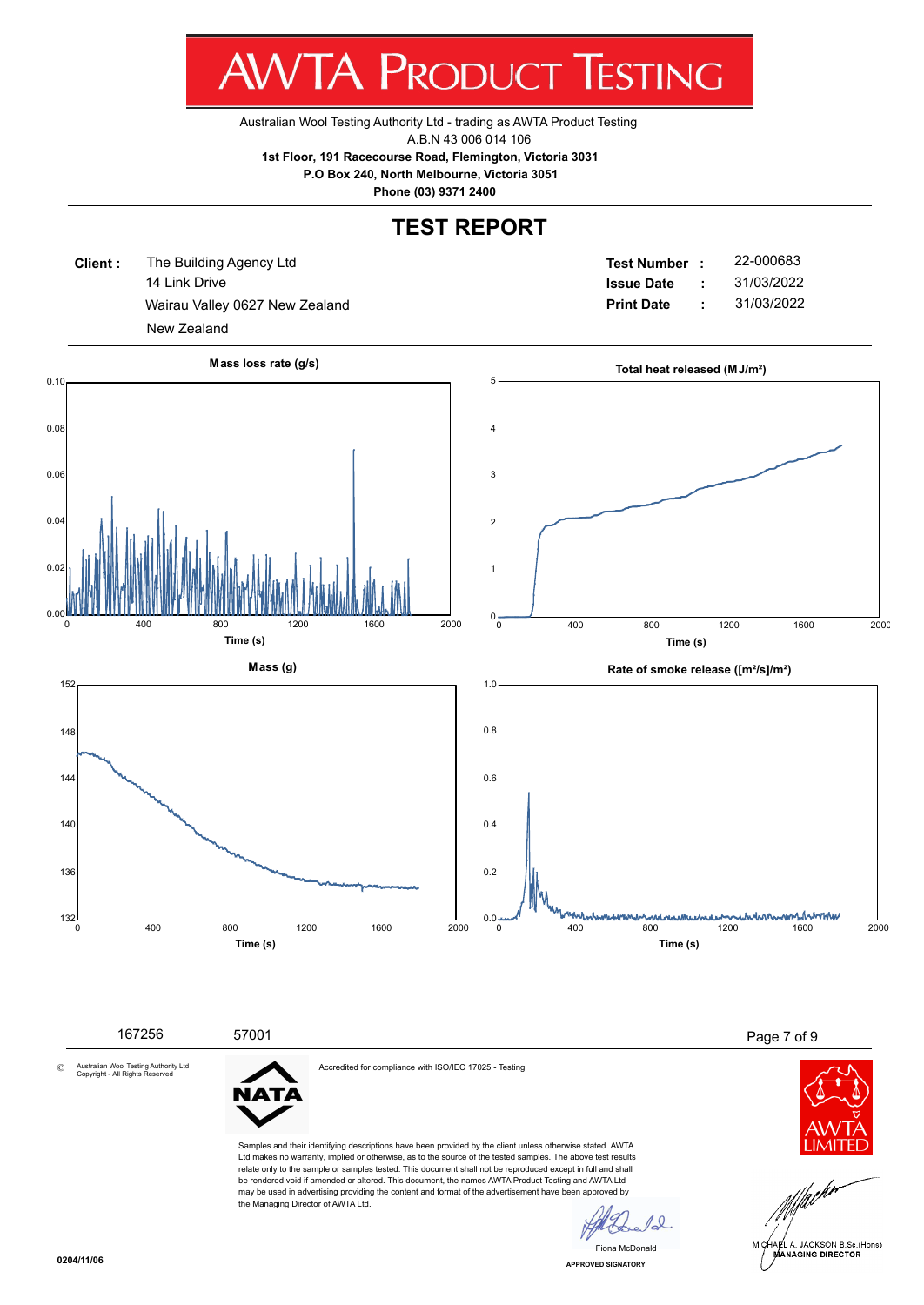w v  $\mathbf{L}$ v. ш NUDUCT нμ ш ש

[Australian Wool Testing Authority Ltd - trading as AWTA Product Testing](http://www.awta.com.au/index.php/en/)

A.B.N 43 006 014 106

**1st Floor, 191 Racecourse Road, Flemington, Victoria 3031**

 **P.O Box 240, North Melbourne, Victoria 3051**

**Phone (03) 9371 2400**

## **TEST REPORT**

**Client :** 14 Link Drive Wairau Valley 0627 New Zealand **Print Date** : 31/03/2022 The Building Agency Ltd New Zealand

**Test Number : Issue Date :** 22-000683 31/03/2022



Ltd makes no warranty, implied or otherwise, as to the source of the tested samples. The above test results relate only to the sample or samples tested. This document shall not be reproduced except in full and shall be rendered void if amended or altered. This document, the names AWTA Product Testing and AWTA Ltd may be used in advertising providing the content and format of the advertisement have been approved by the Managing Director of AWTA Ltd.

 $10^{-1}$ 

**APPROVED SIGNATORY** Fiona McDonald



AEL A. JACKSON B.Sc.(Hons) **MANAGING DIRECTOR**